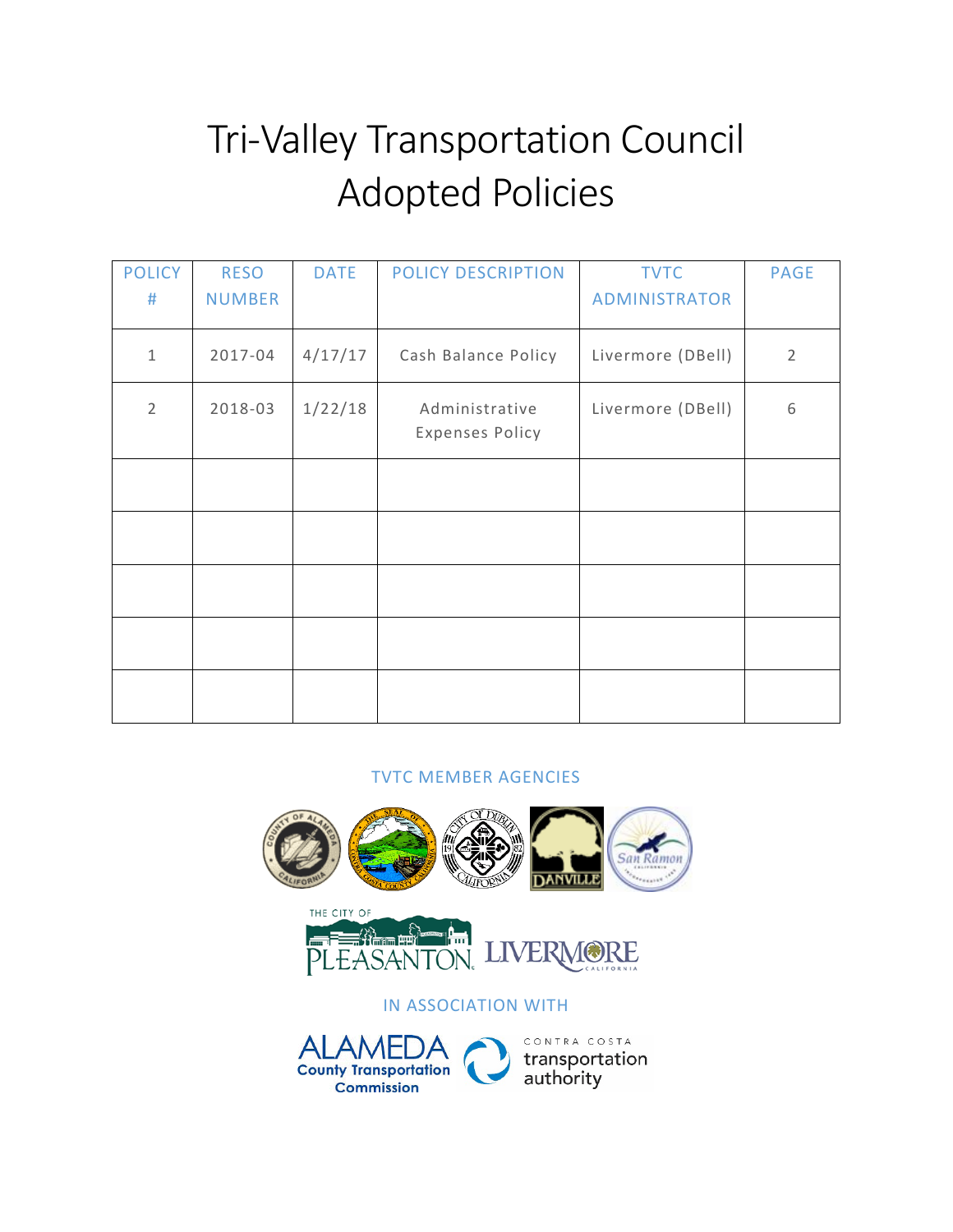## Policy 1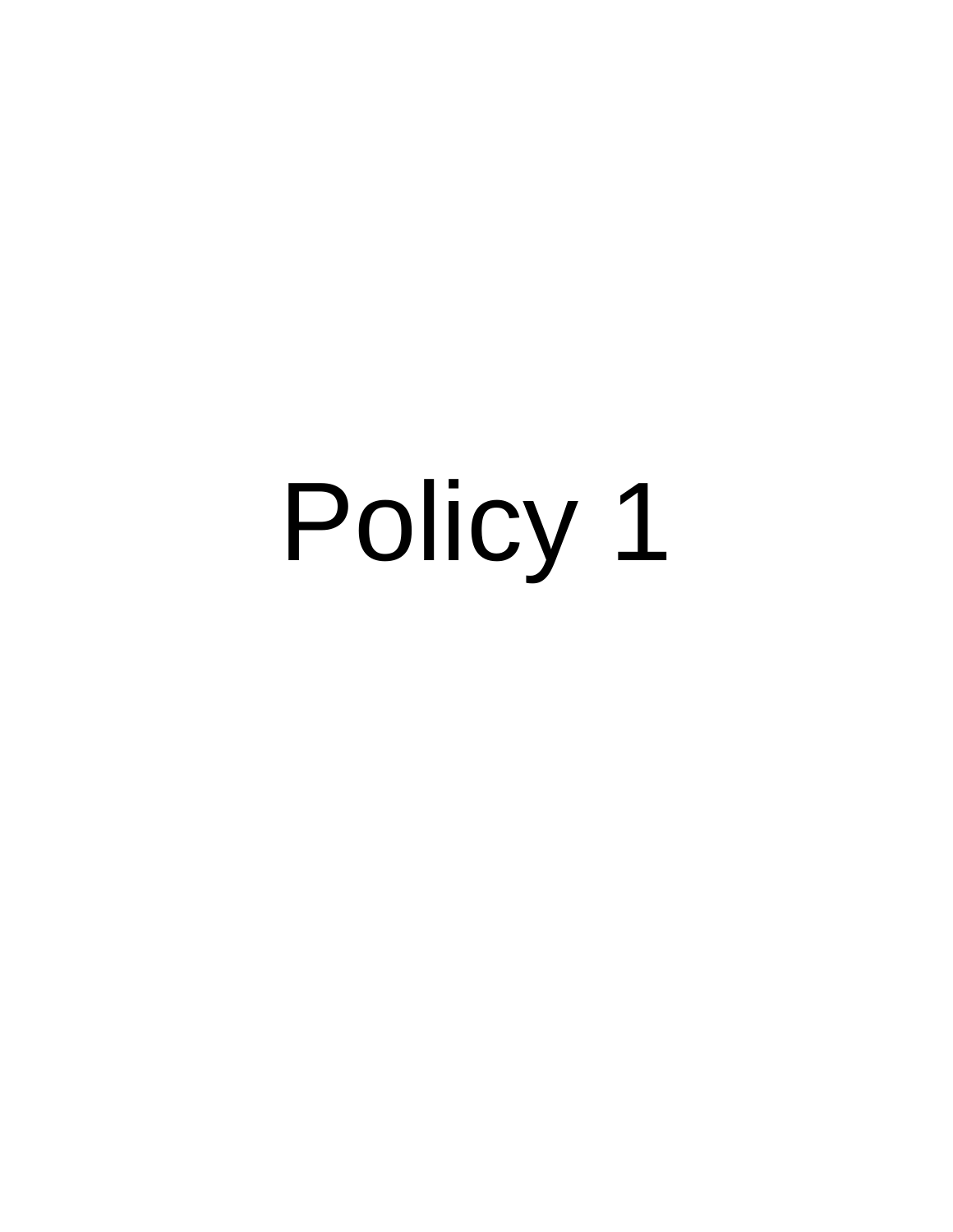#### **TRI-VALLEY TRANSPORTATION COUNCIL RESOLUTION NO. 2017-04**

#### **A RESOLUTION ADOPTING THE TRI-VALLEY TRANSPORTATION COUNCIL CASH BALANCE POLICY**

**WHEREAS,** on September 22, 2010, TVTC Resolution 2010-05 authorized the Tri-Valley Transportation Council (TVTC) to establish an account at a private banking institution and a Local Agency Investment Fund (LAIF) account for the purposes of depositing Tri-Valley Transportation Development Fee (TVTDF) funds from member agencies and disbursing TVTDF funds as authorized by resolution of the TVTC;

**WHEREAS**, on July 20, 2015, the TVTC approved a motion establishing a cash balance policy limiting funds in Mechanics Bank to no more than \$500,000 and depositing the remainder in LAIF;

**WHEREAS,** on January 23, 2017, the TVTC directed the TVTC Technical Advisory Committee (TAC) to maintain a no fee account at Mechanics Bank, which means maintaining a balance no less than \$250,000; and

**WHEREAS,** on January 23, 2017, the TVTC directed the TVTC Finance Subcommittee to review and recommend revising the cash balance policy to minimize banking fees, maximize the opportunity to generate additional LAIF interest, provide latitude for regular account balance fluctuations, and avoid significant administrative burden.

#### **NOW THEREFORE BE IT RESOLVED THAT:**

TVTC approves and adopts the Cash Balance Policy, attached hereto and incorporated herein as Exhibit A, as recommended by the TVTC Financial Subcommittee.

**PASSED, APPROVED AND ADOPTED** at the meeting of April 17, 2017, by the following votes:

- **AYES**: 7 (Spedowfski, Olson, Perkins, Biddle, Stepper, Haggerty, Andersen)
- **NOES**: 0
- **ABSENT:** 0
- **ABSTAIN: 0**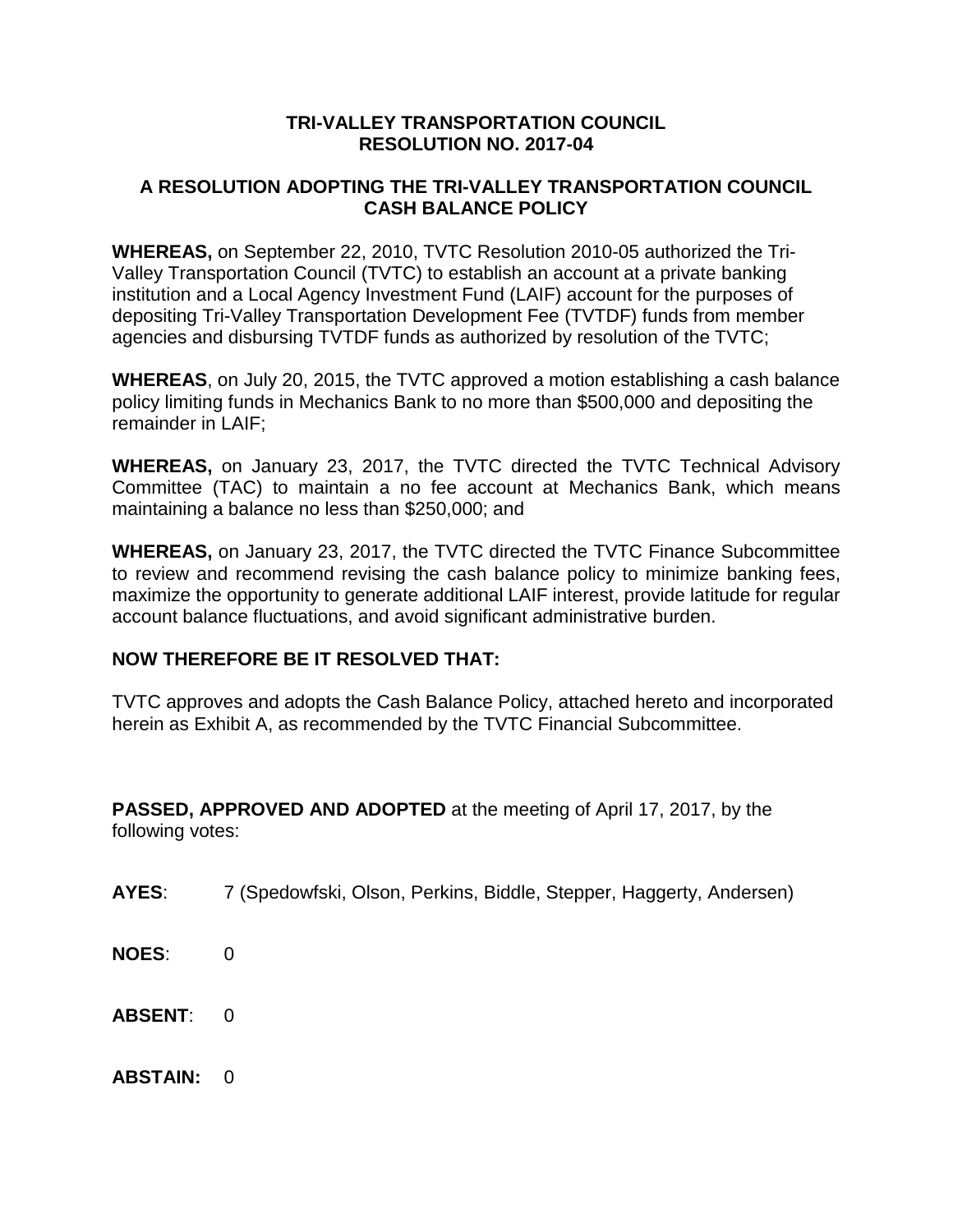Steven Spedowfski, Chair<br>Tri-Valley Transportation Council

**ATTEST:** 

 $11112$  $\mathcal{V}$ 

Debbie Bell, TVTC Administrative Staff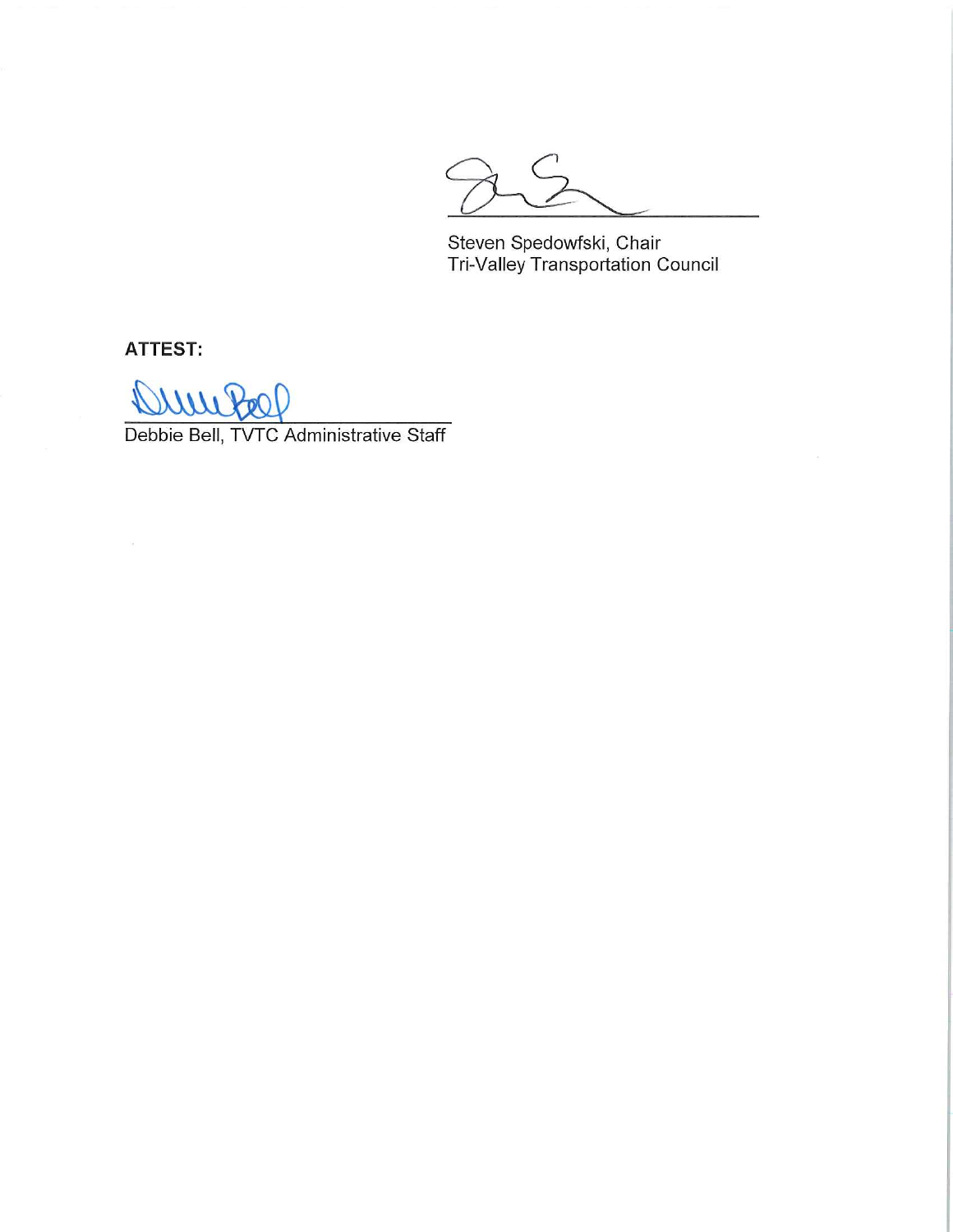#### **EXHIBIT A**

#### **TRI-VALLEY TRANSPORTATION COUNCIL CASH BALANCE POLICY**

Pursuant to this policy, the TVTC shall:

1. **Maintain an account balance no less than \$250,000**.

This balance will result in no monthly fees and provide a reasonable contingency to cover the TVTC annual budget and any unforeseen expenses (ex: an unexpected wire transfer fee).

- 2. **Manage the TVTC cash balance in order to maximize returns, minimize expenses, and avoid significant administrative burden.** The TVTC bank account should generally maintain between \$250,000 and \$500,000 with consideration of necessary account fluctuations.
- **3. Transfer TVTC funds to LAIF on a quarterly basis, approximately 60 days after the end of every quarter, if the account balance is in excess of \$250,000, in an amount that maintains funds for a near-term TVTC project disbursement(s) and/or operating budget expenses.**

This will create a manageable expectation for fund transfers with an appropriate administrative burden.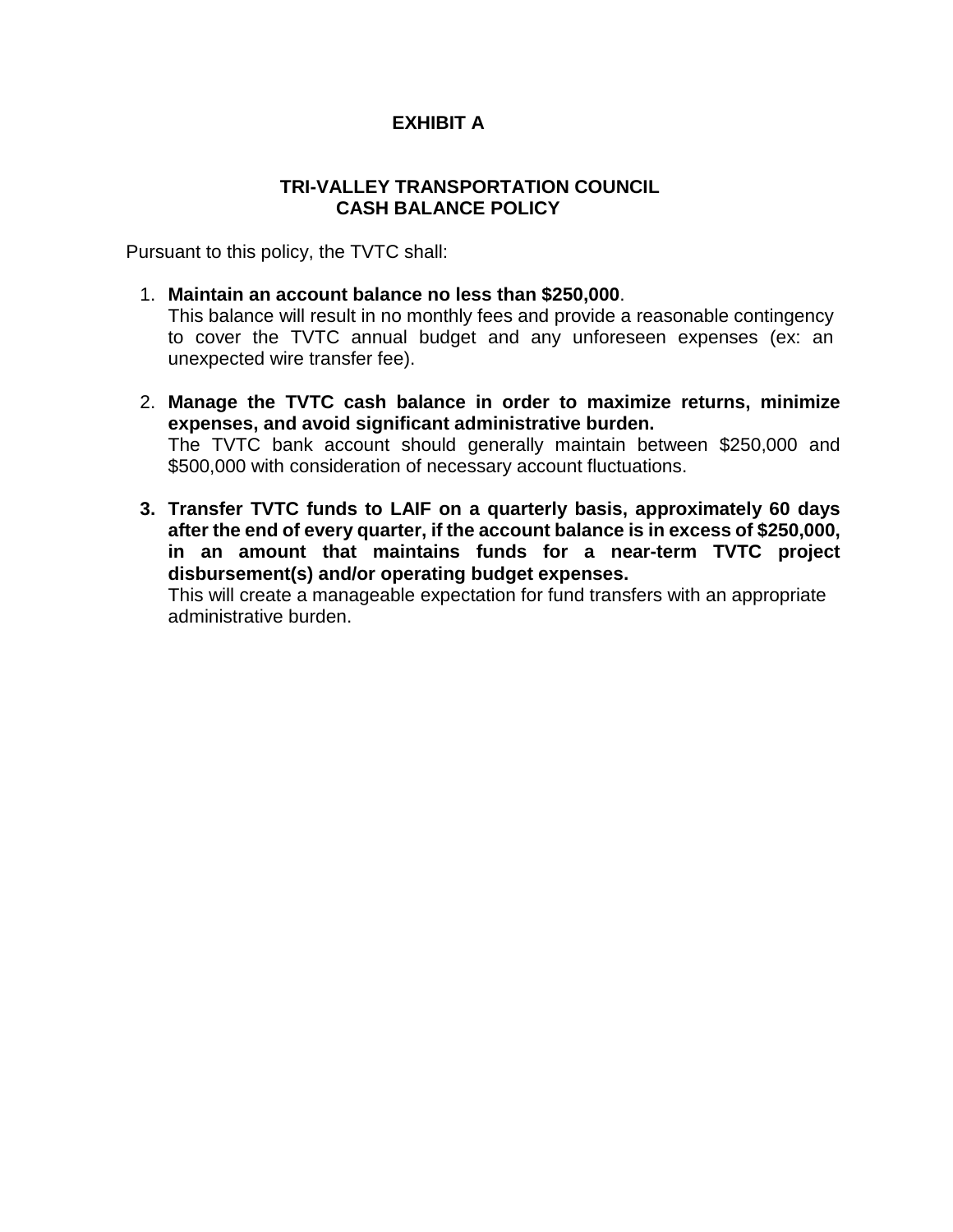# Policy 2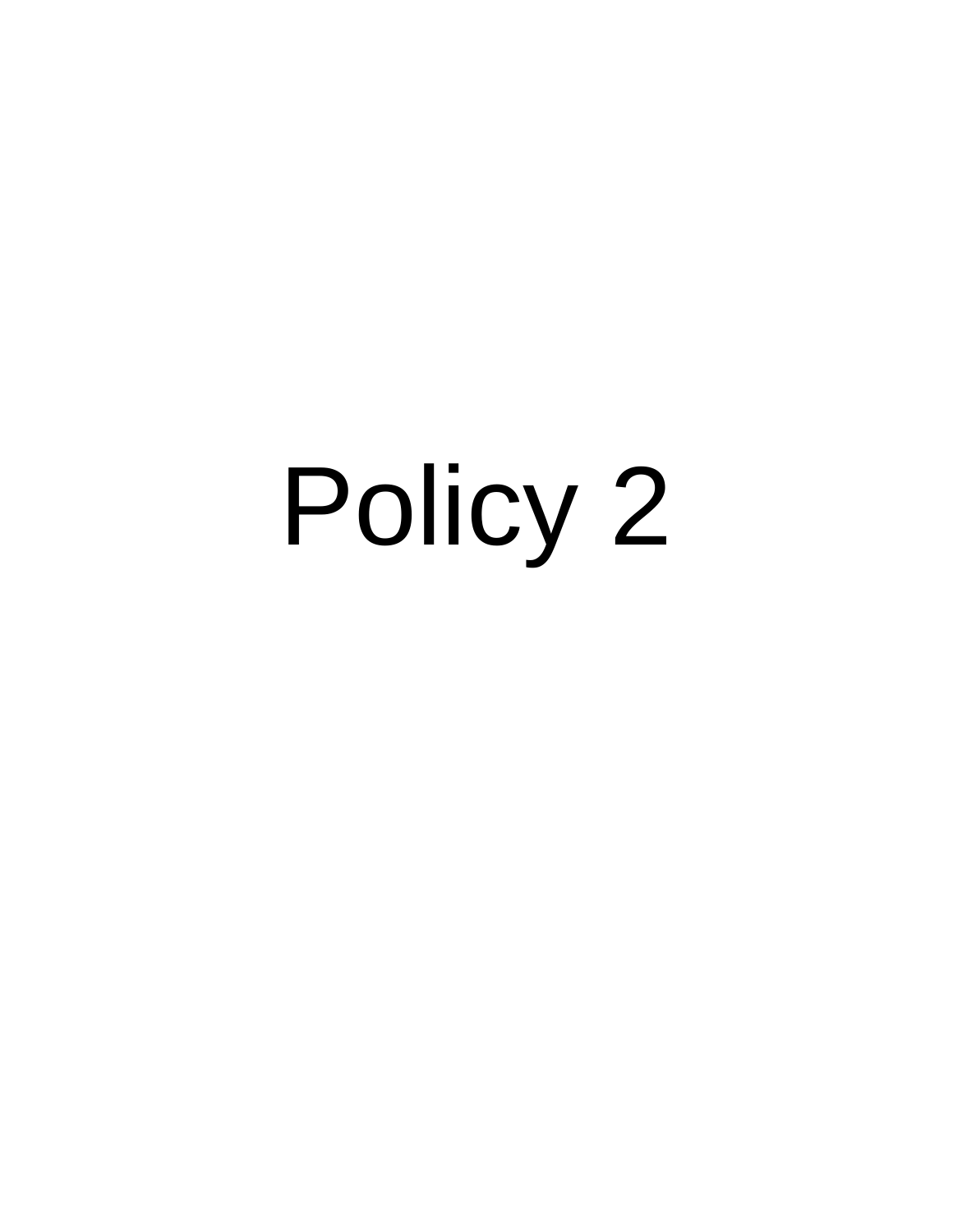#### **TRI-VALLEY TRANSPORTATION COUNCIL RESOLUTION NO. 2018-03**

#### A RESOLUTION ADOPTING THE TRI-VALLEY TRANSPORTATION COUNCIL **ADMINISTRATIVE EXPENSES POLICY**

**WHEREAS, the Tri-Valley Transportation Council (TVTC) collects development fees in** accordance with AB1600, the California Mitigation Fee Act law (Government Code 66001) and expends these fee revenues for the purpose of planning and facilitating the implementation of transportation improvement projects in the Tri-Valley Transportation Area: and

**WHEREAS, in order to effectively carry out the purpose for which the development fees** are collected. TVTC must expend some of these funds to administer the program; and

**WHEREAS, the TVTC's Strategic Expenditure Plan (SEP) specifies allowable project** expenses and earmarks 1% of the anticipated fee revenues for administration; and

WHEREAS, the TVTC's 2015 Bylaws delineate the TVTC's right to adopt an annual budget for administrative costs, authorizes the budget to include costs for stipends, administration, general counsel, treasurer, auditor, and insurance, and approves other administrative expenses with specific signature authority; and

**WHEREAS, the TVTC Bylaws do not specify a percentage or dollar amount for** administrative costs, but state that the TVTC may not approve a deficit spending administrative budget nor make any unbudgeted expenditures; and

**WHEREAS, on April 17, 2017, the TVTC requested the TVTC Finance Subcommittee** review the TVTC's administrative expenses budgeting methodology and recommend an Administrative Expenses policy to ensure sufficient funding for administrative and nonproject specific expenses, in order to effectively carry out the purpose for which the fee is collected.

#### **NOW THEREFORE BE IT RESOLVED THAT:**

TVTC approves and adopts the Administrative Expenses Policy, attached hereto and incorporated herein as Exhibit A, as recommended by the TVTC Financial Subcommittee.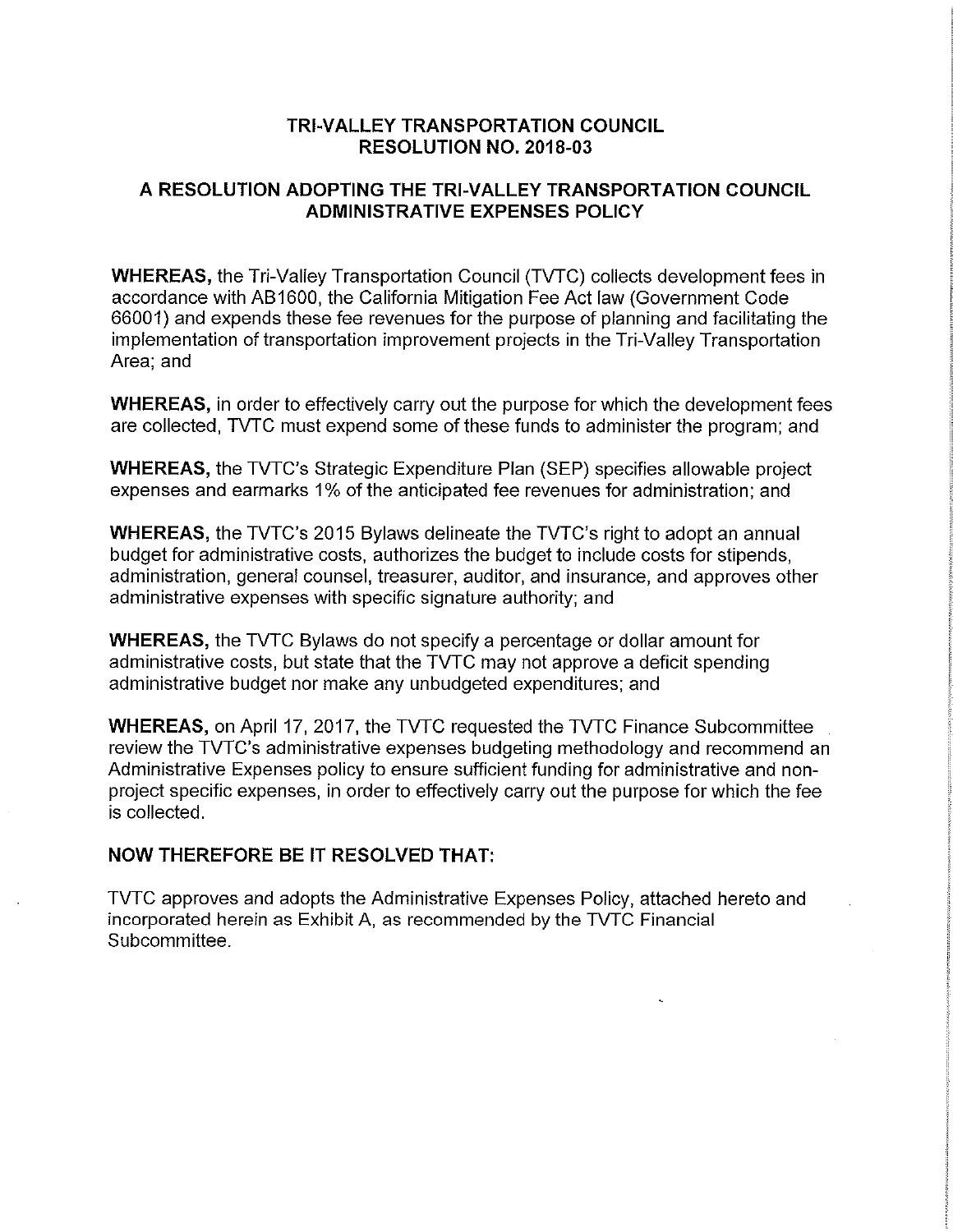PASSED, APPROVED AND ADOPTED at the meeting of January 22, 2018 by the following votes:

AYES: 7 (Spedowfski, Perkins, Biddle, Stepper, Olson, Haggerty, Anderson)

**NOES:**  $\mathbf 0$ 

**ABSENT:**  $\mathbf 0$ 

**ABSTAIN:**  $\mathbf 0$ 

Steven Spedowfski, Chair Tri-Valley Transportation Council

**ATTEST:** 

Debbie Bell, TVTC Administrative Staff